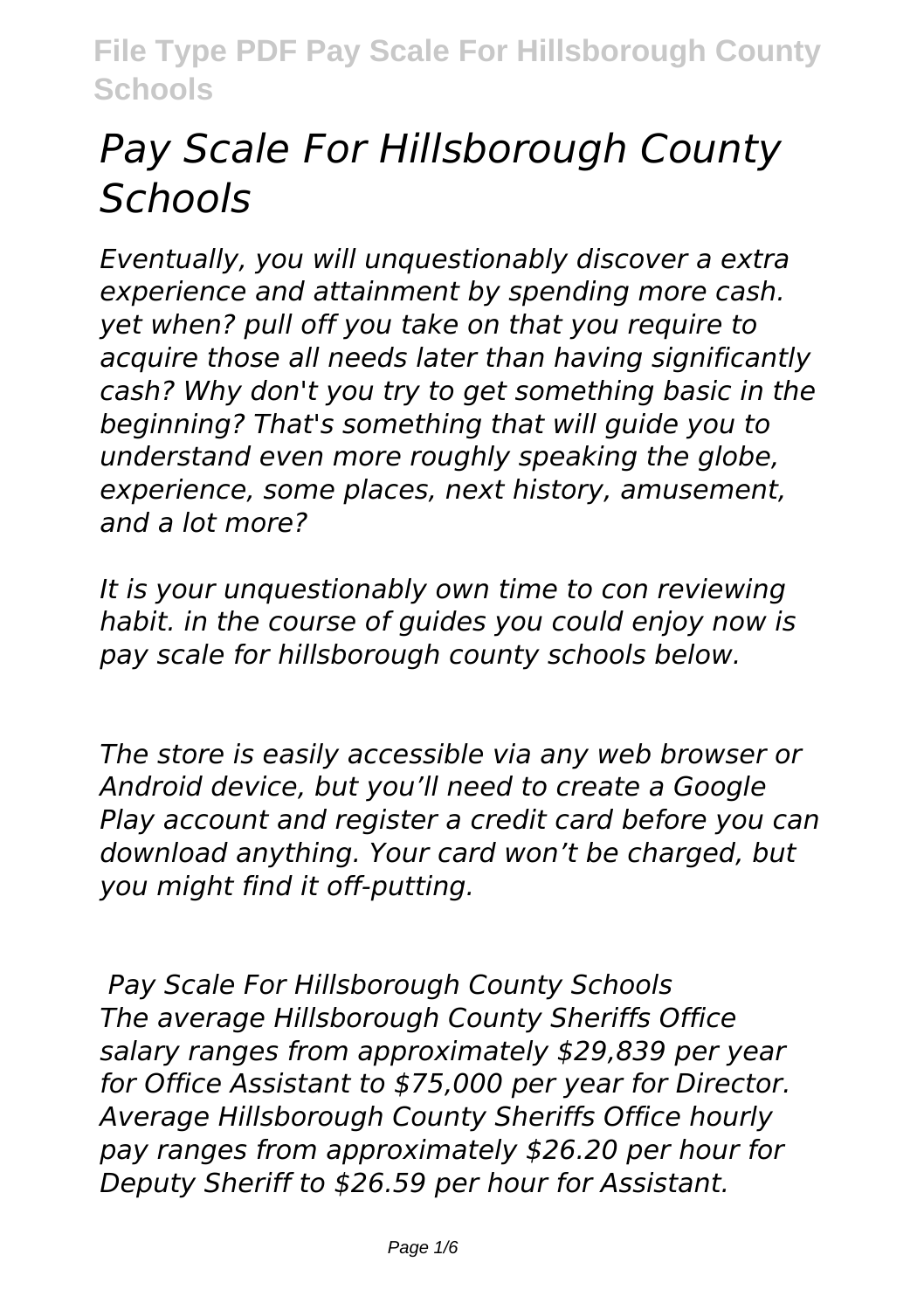*Salary negotiations for some Hillsborough teachers not ...*

*The average Hillsborough County Public Schools salary ranges from \$49,042 to \$49,042 a year. A Elementary School Teacher at Hillsborough County Public Schools makes the most with an average salary ...*

*Hillsborough County (Florida) Salaries | Glassdoor Pay Scale For Hillsborough County Schools Author: s2.kora.com-2020-10-13T00:00:00+00:01 Subject: Pay Scale For Hillsborough County Schools Keywords: pay, scale, for, hillsborough, county, schools Created Date: 10/13/2020 9:35:14 PM*

*Hillsborough County employee salaries - Ballotpedia The average salary for Teacher at companies like Hillsborough County Public School in the United States is \$57,248 as of September 25, 2020, but the range typically falls between \$49,977 and \$66,089. Salary ranges can vary widely depending on many important factors, including education, certifications, additional skills, the number of years you have spent in your profession.*

*Average Hillsborough County Salary | PayScale Hillsborough County Salaries . Number of employees at Hillsborough County in year 2018 was 4910. Average annual salary was \$55,507 and median salary was \$52,757.*

*Hillsborough County, FL salaries | Indeed.com A newly-proposed pay scale was introduced to the Hillsborough County School Board Wednesday by the* Page 2/6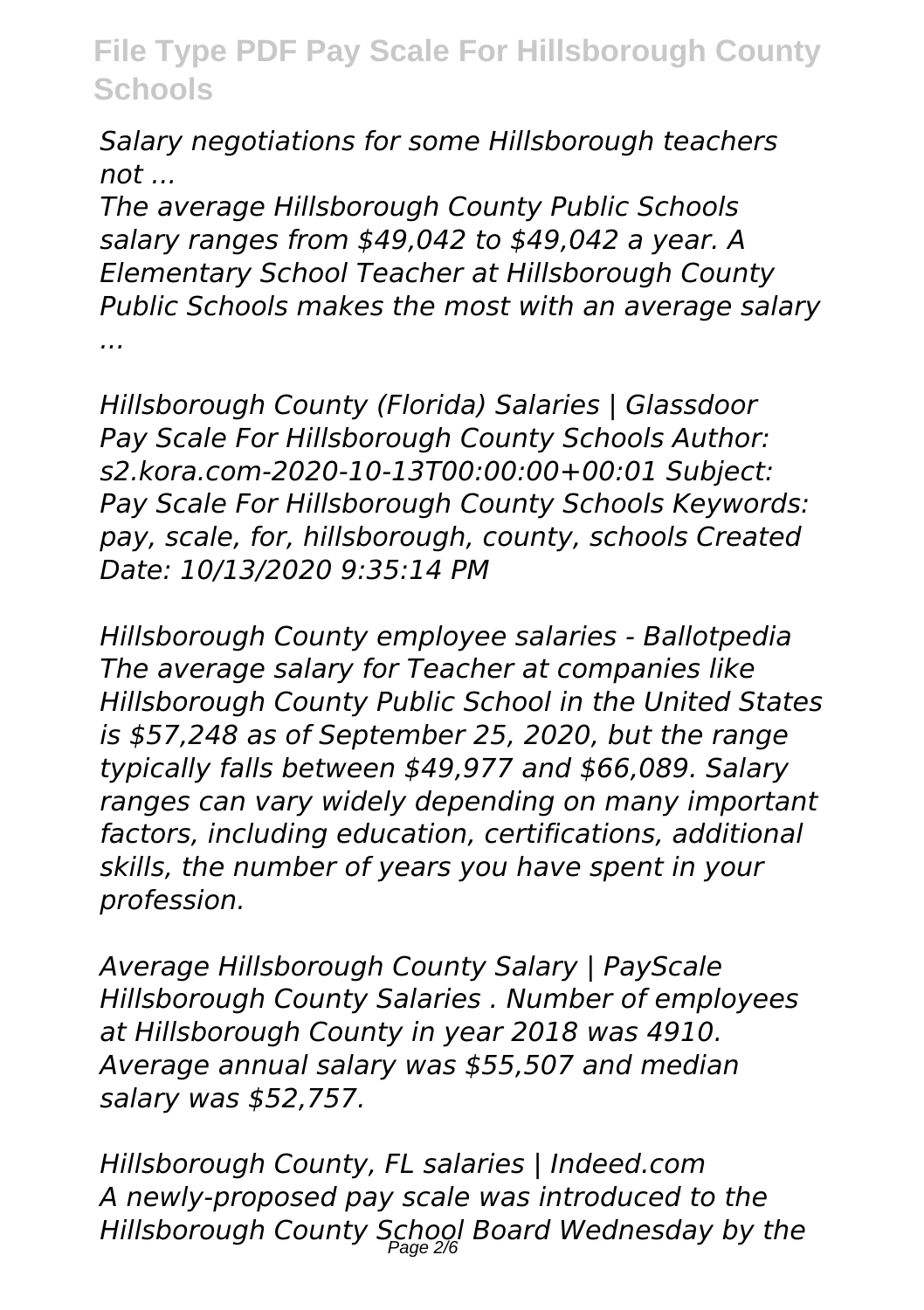*Hillsborough Classroom Teachers Association, and teachers are hoping it will resolve an issue ...*

*School District Of Hillsborough County Salary Hillsborough County Public Schools is currently accepting applications and hiring teachers for the school year of 2020-2021 in all subject areas and has a high need for teachers interested in teaching special education, reading, math, science, and elementary. APPLY NOW for consideration.*

#### *CONTRACTS | HCTA*

*School District Of Hillsborough County average salary is \$48,951, median salary is \$48,776 with a salary range from \$37,014 to \$88,368. School District Of Hillsborough County salaries are collected from government agencies and companies. Each salary is associated with a real job position.*

*Job Class Salary Table - Hillsborough County Government*

*A free inside look at Hillsborough County (Florida) salary trends based on 114 salaries wages for 100 jobs at Hillsborough County (Florida). Salaries posted anonymously by Hillsborough County (Florida) employees.*

*Hillsborough County teacher's union proposing new pay scale Hillsborough County employee salaries are public records under the Florida Sunshine Law. Salaries and benefits. Sunshine Review submitted a Freedom of Information Act request to the county seeking employee salary and benefits information. The county* Page 3/6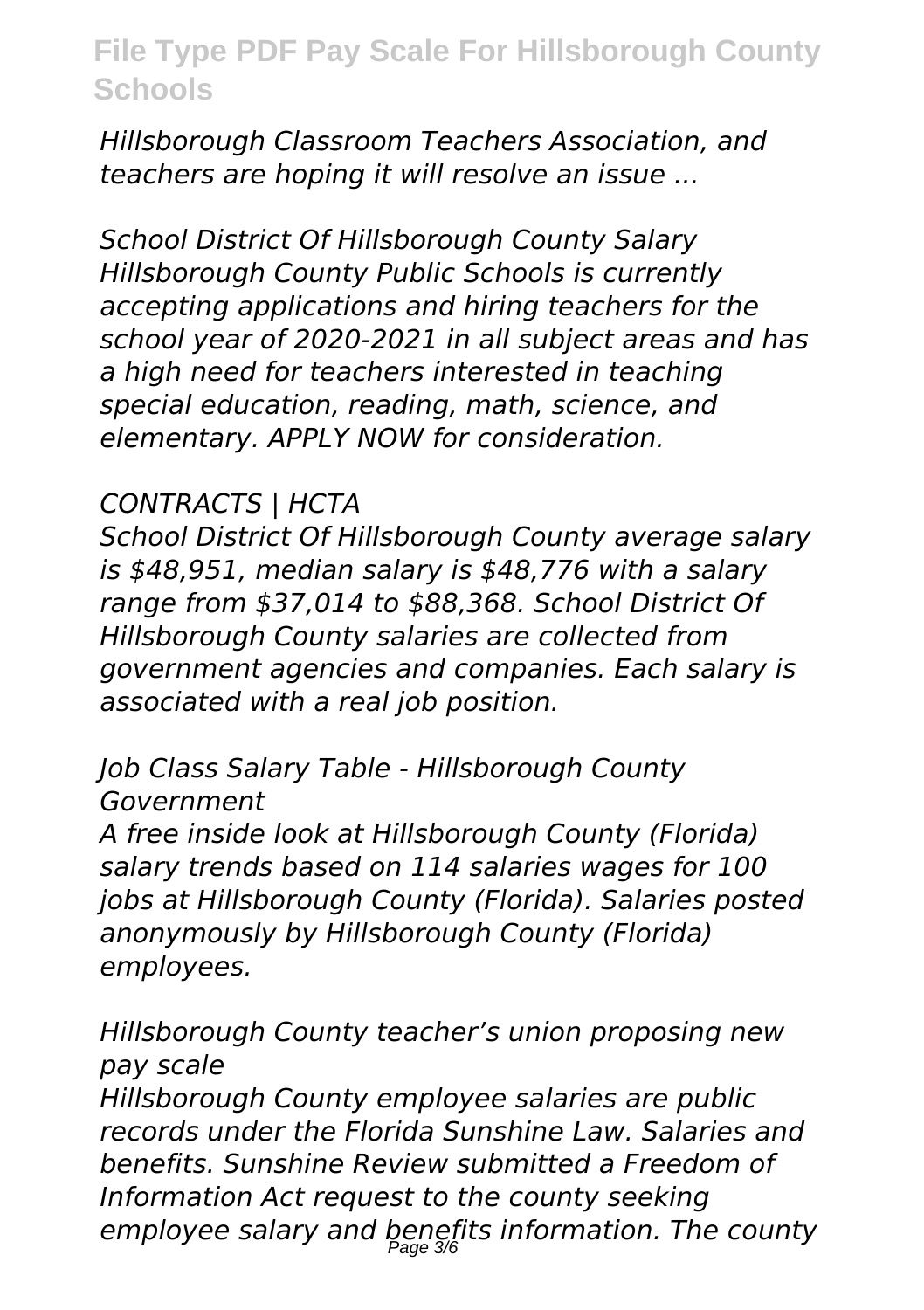*responded with annual salary data for 4,906 total employees.*

*Pay Scale For Hillsborough County Schools The salary schedule includes all positions in the Town of Hillsborough. Salary Schedule and Job Descriptions (PDF) Central County Fire Department Salary Schedule (PDF) State Controller's Office Government Compensation Report for Hillsborough; State Controller's Office Government Compensation Report for Central County Fire Department*

*Hillsborough County Public Schools Salaries in Tampa ...*

*Hillsborough Classroom Teachers Association (HCTA) is dedicated to being an effective advocate for education professionals in Hillsborough County, to strengthen support for their professional work and development, and to support efforts to ensure that every child in Hillsborough County has access to an excellent public education. An affiliate of FEA, NEA, AFT, AFL-CIO.*

*SALARY SCHEDULES 2019 - 2020 - Hillsborough County Public ...*

*Job Class Class Title Sal Range Hourly Min Hourly Max Monthly Min Monthly Max Barg Unit; ACCTNTCPR6 : Accountant : CPR6 : \$28.0700 : \$44.9000 : \$4,865.47 : \$7,782.67*

*Pay Scale For Hillsborough County The average salary for Hillsborough County employees is \$47,322 per year. Visit PayScale to* Page 4/6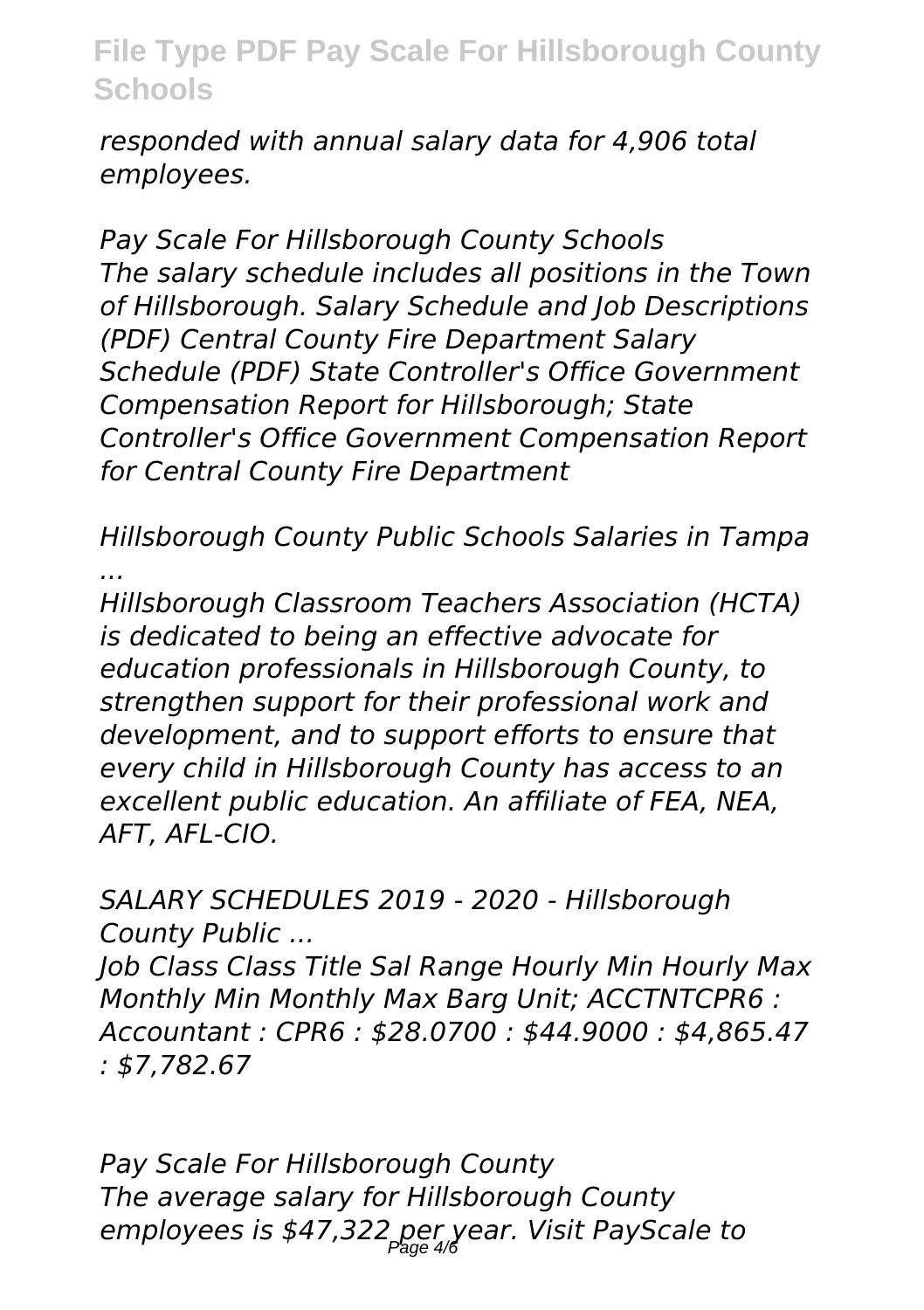*research Hillsborough County salaries, bonuses, reviews, benefits, and more!*

*Hillsborough County Salary - Florida - GovSalaries HILLSBOROUGH COUNTY PUBLIC SCHOOLS SALARY SCHEDULES This Salary Schedule book has been prepared by the Division of Human Resources, Department of Employee Relations, Marie Whelan, Chief Human Resources Officer, and Mark West, General Manager of Employee Relations. IMPLEMENTATION PROVISIONS: 1.*

*Hillsborough County Sheriffs Office salaries: How much ...*

*Over the past four months, Hillsborough County has worked with resid... ents and small businesses to help minimize the COVID-19 coronavirus pandemic's financial impacts on the economy. Through its Rapid Response Recovery Assistance Program (R3), the County has allocated more than \$127 million in financial assistance for families and small businesses, reaching its total funding limit for two ...*

*Hillsborough County Public School Teacher Salary | Salary.com*

*Salary talks for Hillsborough's most experienced teachers don't look promising, leaders say The state promised millions of dollars for new teachers, but there might not be much left for ...*

*Now Hiring: Telecommunicator Salary:... - Hillsborough ...*

*The average Hillsborough County, FL salary ranges from approximately \$31,790 per year for Recreation* Page 5/6